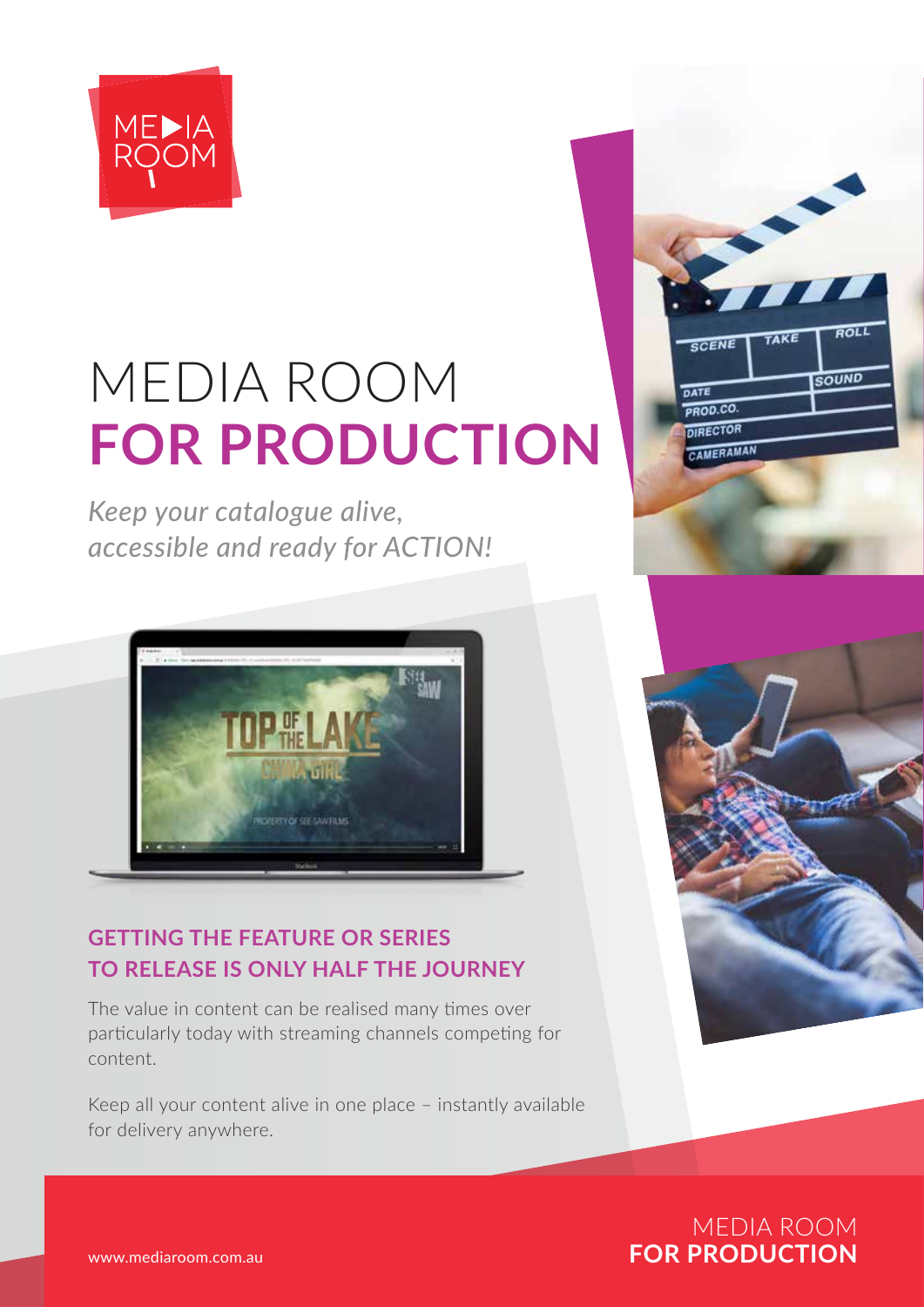

#### **UPLOAD AND DELIVER**

Media Room allows instant on-line upload of file content direct into your Room. Consolidates and secure the content for sharing or delivery.

*Secured and Searchable.*



#### **FAST FILE DELIVERY**

Through the automatic coupling of Aspera file accelerator large files can be sent to key personnel or customers without the need for costly file transfer solutions. Access to content is controlled by you and can be granted at various levels.

#### **ROOM DEFINITION**

Media Rooms holds all your content in your designated Rooms for easy search and access. Assign access rights to individual rooms to individuals or groups. Accumulate content from multiple sources through simple upload.

# *Keep your catalogue alive, accessible and ready for ACTION!*



### **Legacy Content Regenerated for Digital Life**

Silver Trak Digital hosts one of the largest digitisation suites in Australia. Bring legacy film and tape formats back to life quickly and easily and have them add creative and historic value to your catalogue. Future proof your legacy and have it made instantly available for re-distribution or re-editing all locatable through Media Room.

### **Create High Value Experience**

Getting your production content earing money is all about having it available for distribution.

Media Room holds your content immediately available in the format you need for delivery, whether broadcast or streaming quality.

Manage your media output through one secure platform and share screener files or deliver hi-res content to your contacts or customers through rapid file accelerated software. If required transcode hi-res files on-demand to suit the delivery and hosting platform.

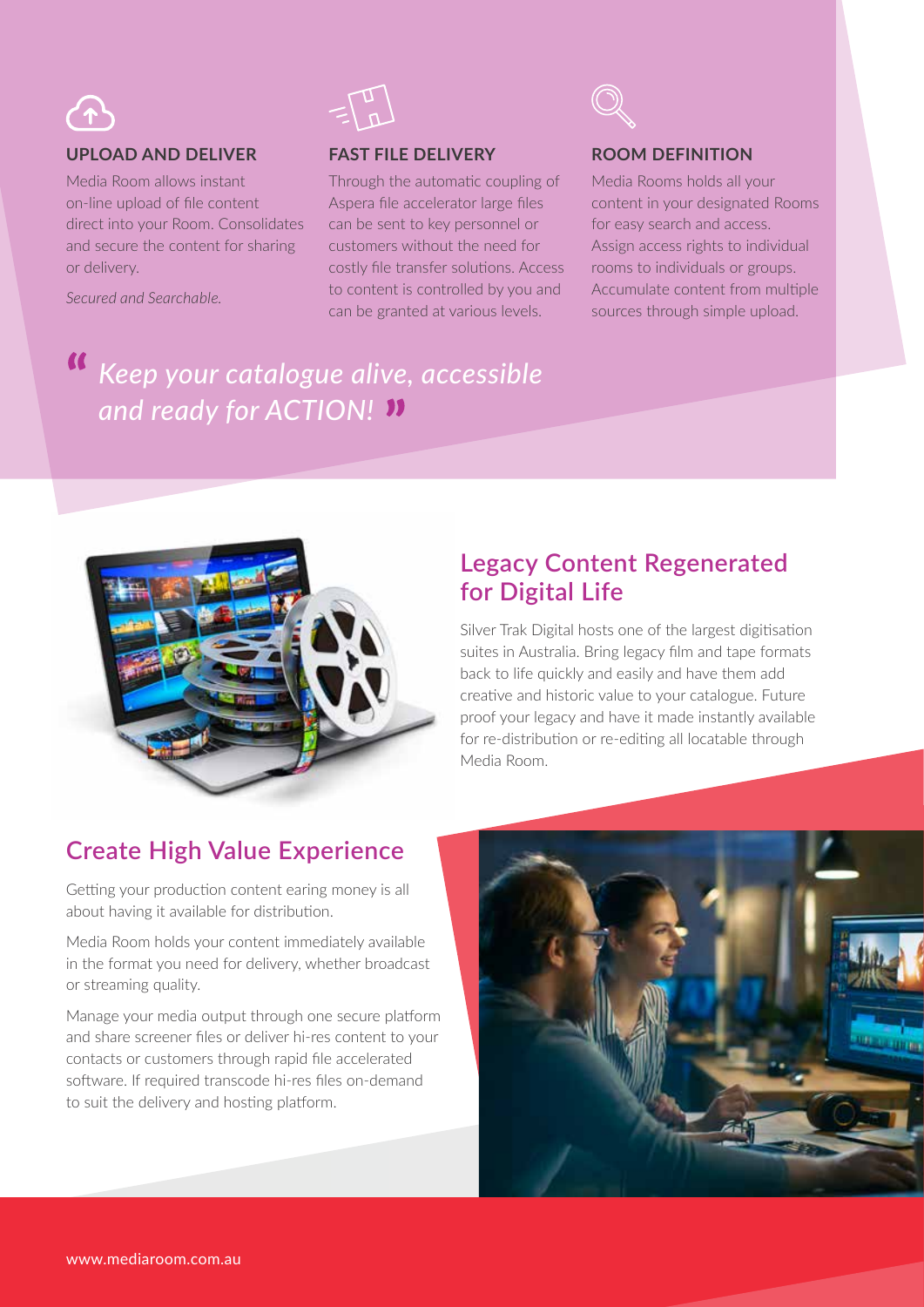# **Speed and Security – Puts you in Control**

Media Room holds content in a completely scalable cloud based environment, with upload and ingest protocols designed with the security of client content paramount.

All video streaming offers a default level of protection via encryption HLS. Complete studio approved DRM is available as an option for enhanced security and complete peace of mind.

User admin/access privileges are thoroughly supported by Media Room:

- **Assign specific user upload capabilities**
- **Designate screener delivery options**
- **Single use Passcode Protection**
- $\blacksquare$  Track access, viewing, downloads
- $\blacksquare$  Limit user access by viewing or date
- $\blacksquare$  Instantly switch off or reproduce screeners
- Watermark automatically or on-demand
- $\blacksquare$  Produce activity reporting.

# **RAPID UPLOAD/ DOWNLOAD**

Get media into and out of Media Room with one-click delivery utilising advanced Aspera file accelerator technology.



#### **ENHANCED SEARCH**

Automated metadata extraction and customisable fields for selected metadata tagging.



#### **MULTIPLE TRANSCODE PROFILES**

Media Room creates up to 5 transcode profiles to have files immediately available for instant delivery.



#### **INSTANT ACCESS ON INTERNET DEVICE**

User access to content on any device, anywhere, anytime.

# **CONTENT PROTECTION**

Encryption technology, single sign on, watermarking and timed viewing offers high level protection.



#### **TRANSACTION ANALYTICS**

Tracks user activity and viewing status – know who and when.

### **Metadata – Made Easy**

#### Digital files has made life easier – or has it?

Finding content among the hundreds of files retained on servers or HDDs is now one of the most time consuming parts of our day.

Media Room automatically collects and displays technical metadata around all new ingested files.

Customisable drop down boxes then enable clients to set-up and save metadata around textless elements and audio configurations.

Customisable, searchable and descriptive metadata fields are unlimited.

Find, view and share the right content fast and have all the elements instantly at your disposal.

# MEDIA ROOM **FOR PRODUCTION**